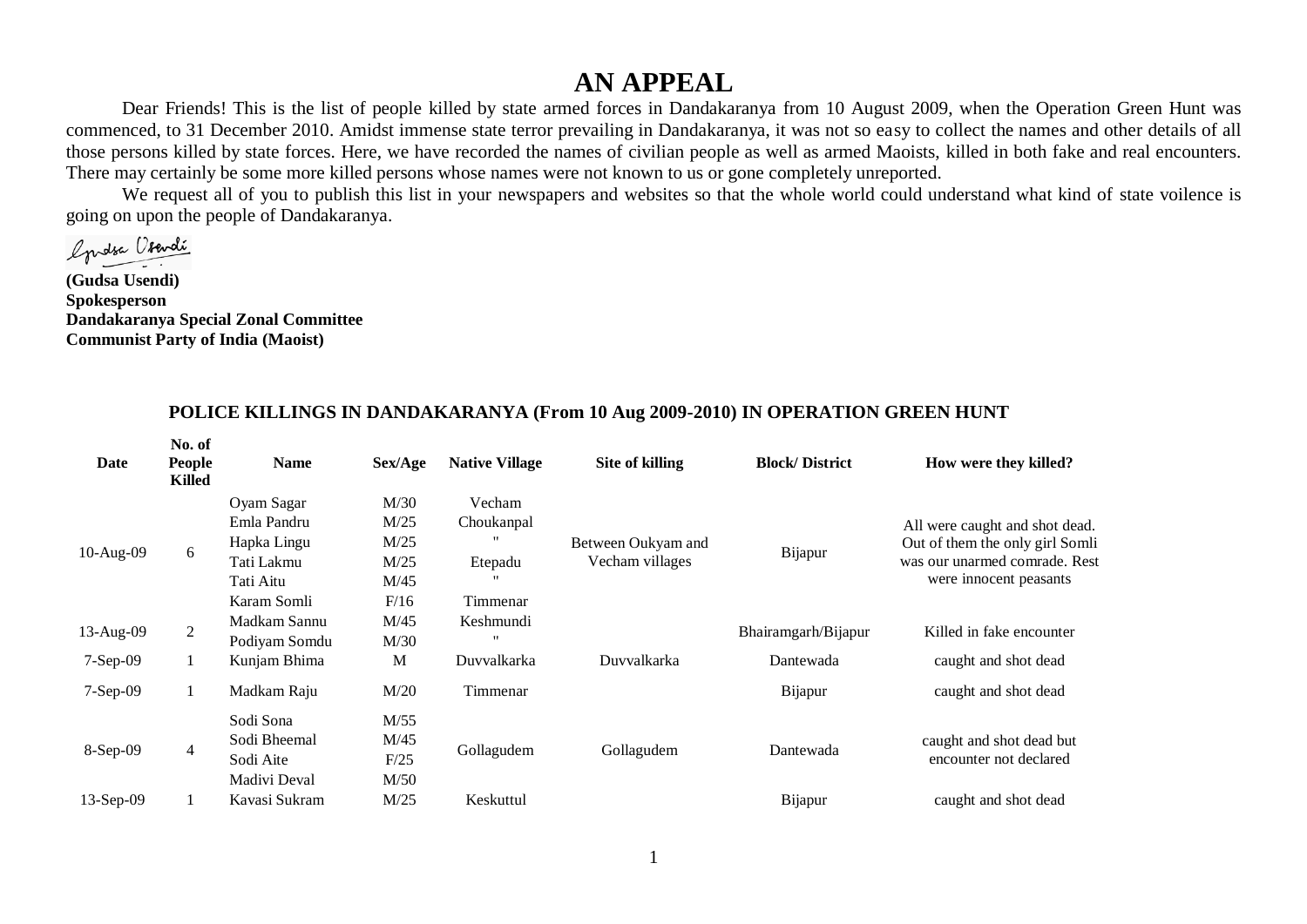| 17-Sep-09  | $\mathbf{1}$   | Madivi Deval                                                                                              | M/30                                                 | Singanmadugu                                       | Singanmadugu                                  | Dantewada | caught and killed in cold blood<br>and not declared                                                               |  |  |
|------------|----------------|-----------------------------------------------------------------------------------------------------------|------------------------------------------------------|----------------------------------------------------|-----------------------------------------------|-----------|-------------------------------------------------------------------------------------------------------------------|--|--|
| 17-Sep-09  | 5              | Dudi Muye<br>Madivi Adamal<br>Madakam Chulal<br>Madivi Jogal                                              | F/70<br>M/45<br>M/45<br>M/60                         | Gachampally                                        | Gachanpally                                   | Dantewada | caught and killed in cold blood<br>and not declared<br>beaten unto death and not                                  |  |  |
|            |                | Madivi Gangal                                                                                             | M/70                                                 |                                                    |                                               |           | declared                                                                                                          |  |  |
| 17-Sep-09  | 5              | Paddem Deval<br>Dudi Pojjal<br>Sodi Masal<br>Tuniki Sinnal                                                | M/25<br>M/15<br>M/20<br>M/35                         | Gattampadu                                         | Between Nallabelly and<br>Gollapally villages | Dantewada | caught and killed in cold blood                                                                                   |  |  |
| 17-Sep-09  | $\mathbf{1}$   | Sodi Shanesh<br>Dudi Adamal                                                                               | M/43<br>M/35                                         | Palachelima                                        | Paidagudem                                    |           |                                                                                                                   |  |  |
| 26-Sep-09  | 3              | Kalmu Gangi                                                                                               | F/50<br>$\mathbf{M}/% \mathbf{M}$<br>M/              | Poojarikanker<br>Gunjur                            | Between Poojarikanker<br>and Gunjur villages  | Bijapur   | caught separately when they were<br>working in fields and shot dead                                               |  |  |
|            |                | Sukhram Koudo                                                                                             | $\mathbf M$                                          |                                                    |                                               |           | SPOs killed these persons and                                                                                     |  |  |
| 22-Sep-09  | $\mathfrak{2}$ | Lachhan Dhurwa                                                                                            | $\mathbf{M}$                                         | Kosronda                                           | Kosronda                                      | Kanker    | thrown away their deadbodies in<br>same village Kosronda. They put<br>a poster to paint it as a Maoist<br>killing |  |  |
| $1-Oct-09$ | 12             | Madivi Bajaru<br>Soyam Subba<br>Madivi Yenka<br>Soyam Subba<br>Soyam Jogi<br>Kartam Kanni<br>Madivi Mutti | M/40<br>M/35<br>M/50<br>M/20<br>F/18<br>F/23<br>F/10 | Gompad                                             | Gompad                                        | Dantewada | Killed in indiscriminate firing<br>and not declared                                                               |  |  |
|            |                | Madivi Deval                                                                                              | M/35                                                 | Gopalpuram<br>(AP)                                 |                                               |           |                                                                                                                   |  |  |
|            |                | Kartam Mutta<br>Musaki Deva<br>Kunjam Arly<br>Musaki Muka                                                 | M/40<br>M/<br>M/17<br>M/32                           | Chintaguppa<br>Kunadabba<br>Velpocha<br>Nulkatongu |                                               |           |                                                                                                                   |  |  |
| $1-Oct-09$ | $\mathbf{1}$   | Muchaki Handa                                                                                             | M/40                                                 | Dabba                                              |                                               | Dantewada | caught and shot dead                                                                                              |  |  |
| $7-Oct-09$ | $\mathbf{1}$   | Madakam Raju                                                                                              | M/20                                                 | Timmenar                                           | Kamulur                                       | Bijapur   | This student activist was caught<br>and shot dead                                                                 |  |  |
| 13-Oct-09  | $\mathbf{1}$   | Podiyam Somdu                                                                                             | M/45                                                 | Kutul lakka                                        | Kutul lakka                                   | Bijapur   | caught and shot dead                                                                                              |  |  |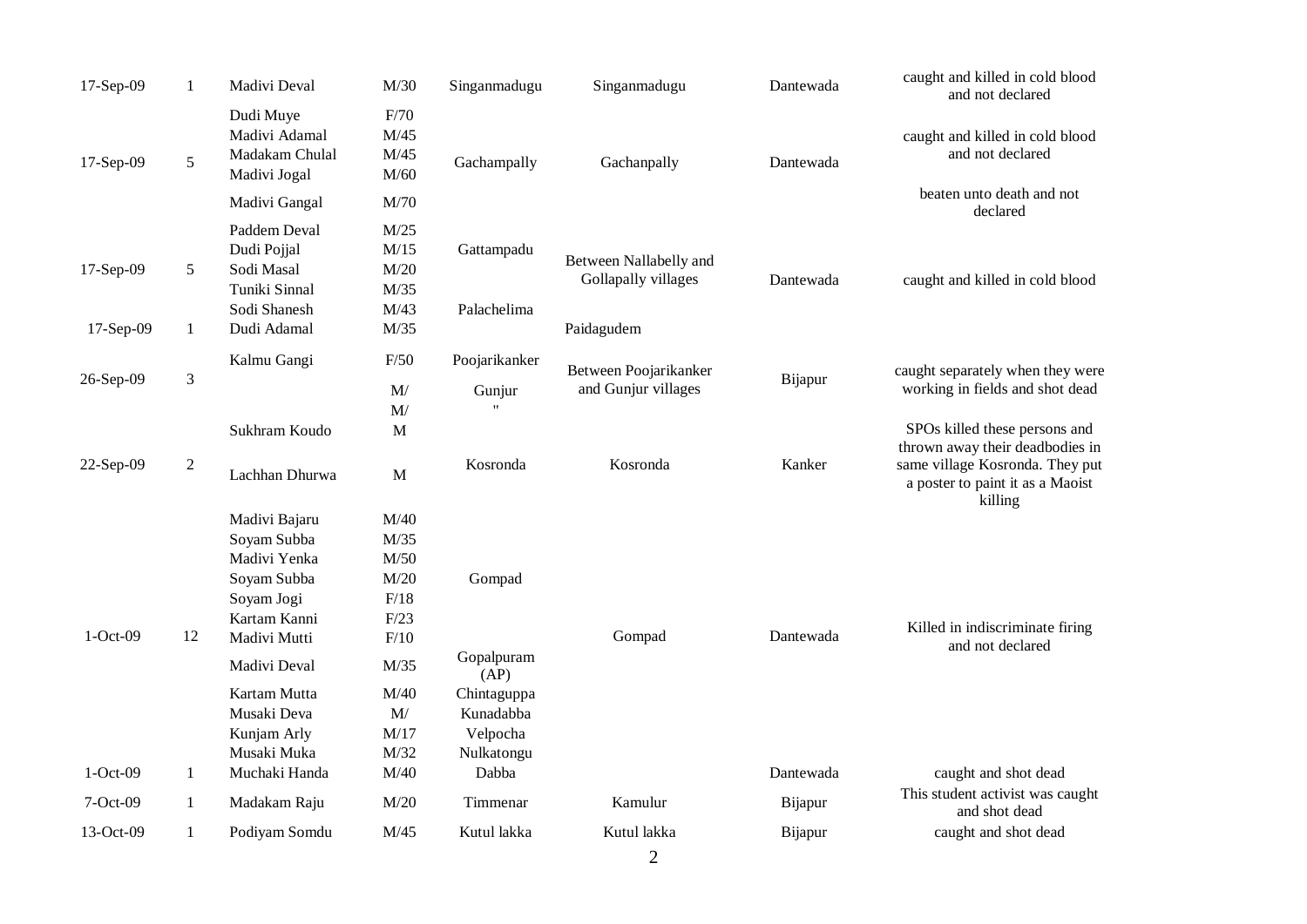| 17-Oct-09                           | $\overline{2}$                                 | Kovasi Sukram<br>Madkam Sannu                                                                                | M/45<br>M/45                                                 | Kankagudem                                   | Kankagudem                          | Bijapur                          | caught and shot dead                                                                                                                                                                                                     |
|-------------------------------------|------------------------------------------------|--------------------------------------------------------------------------------------------------------------|--------------------------------------------------------------|----------------------------------------------|-------------------------------------|----------------------------------|--------------------------------------------------------------------------------------------------------------------------------------------------------------------------------------------------------------------------|
| 23-Oct-09<br>24-Oct-09<br>24-Oct-09 | $\mathbf{1}$<br>$\mathbf{1}$<br>$\overline{c}$ | Shyambatti @ Batti<br>Madivi Ungal<br>Sodi Gangi                                                             | F/20<br>M/20<br>F/40                                         | Gattakal<br>Gundam<br>Pujarikanker           | Anjreli<br>Pusubaka<br>Pujarikanker | Narayanpur<br>Bijapur<br>Bijapur | Caught in Padangal village and<br>taken to Narayanpur. Police<br>tortured and killed in cold blood.<br>Her body thrown away in Anjrelli<br>village and declared as encounter<br>caught and shot dead<br>raped and killed |
| 24-Oct-09                           |                                                | Musaki Kosa                                                                                                  | M/25                                                         |                                              |                                     |                                  |                                                                                                                                                                                                                          |
|                                     | $\mathfrak{2}$                                 | Sodi Unga                                                                                                    | M/22                                                         | Gunjur                                       | Gunjur                              | Bijapur                          | caught and shot dead                                                                                                                                                                                                     |
| 8-Nov-09                            | $\mathbf{1}$                                   | Gandam Sukram                                                                                                | M/38                                                         | Nangalgudem                                  |                                     | Dantewada                        | Killed and declared as road<br>accident                                                                                                                                                                                  |
| 8-Nov-09                            | $\overline{2}$                                 | Dirdo Madka<br>Kovasi Suklu                                                                                  | M/60                                                         | Kachlaram                                    | Kachlaram                           | Bhopalpatnam/Bijapur             | indiscriminately fired and killed                                                                                                                                                                                        |
| 10-Nov-09                           | $\tau$                                         | Madkam Hunga<br>Madkam Hidma<br>Dudhi Rajal<br>Kartam Aital<br>Madkam Badral<br>Vendo Mangdu<br>Madivi Jogal | M/65<br>M/45<br>M/30<br>M/50<br>M/30<br>M/25<br>M/27<br>M/35 | Tettemadugu<br>Doragudem<br>Dokpad<br>Palodi | Killed at two different<br>places   | Konta/Dantewada                  | caught and shot dead                                                                                                                                                                                                     |
| 15-Nov-09                           | $\mathbf{1}$                                   | Mansu Dhurwa                                                                                                 | M/14                                                         | Markanar                                     | Near Koelibeda                      | Kanker                           | 7th Class student of Koelibeda<br>High School. Killed in cold blood<br>and declared as an encounter                                                                                                                      |
| 20-Nov-09                           | $\mathbf{1}$                                   | Madkam Deva                                                                                                  | M/40                                                         | Burgum                                       |                                     | Kuvakonda/Dantewada              | Killed in fake encounter                                                                                                                                                                                                 |
| 24-Nov-09                           | $\overline{2}$                                 | Madivi Baman                                                                                                 | M/11                                                         | Pangodi                                      | Pangodi                             | Usur/Bijapur                     | These persons were father and<br>son who were caught and shot                                                                                                                                                            |
| 27-Nov-09                           |                                                | Madivi Sadhu<br>Madkam Mangu                                                                                 | M/11<br>M/25                                                 | Hiroli                                       |                                     | Kuvakonda/Dantewada              | dead                                                                                                                                                                                                                     |
| $3-Dec-09$                          | $\mathbf{1}$                                   | Madivi Budhram                                                                                               | $\mathbf M$                                                  |                                              | Kachlaram                           |                                  |                                                                                                                                                                                                                          |
|                                     | $\mathbf{1}$                                   | Kunjam Hurra<br>Madivi Joga<br>Barse Somdu                                                                   | M/18<br>M/25<br>M/30                                         | Korinjed                                     |                                     | Bhopalpatnam/Bijapur             | caught and shot dead<br>caught when they were asleep                                                                                                                                                                     |
| 11-Dec-09                           | $\boldsymbol{7}$                               | Midiyam Bhuma<br>Midiyam Sukka<br>Madivi Gutta<br>Tati Hidma                                                 | M/35<br>M/17<br>M/40<br>M/25                                 | Gumiyapal<br>Aranpur                         | Sammeli                             | Kuvakonda/Dantewada              | and taken away to Kirandul. Next<br>day shot dead at a nearby village                                                                                                                                                    |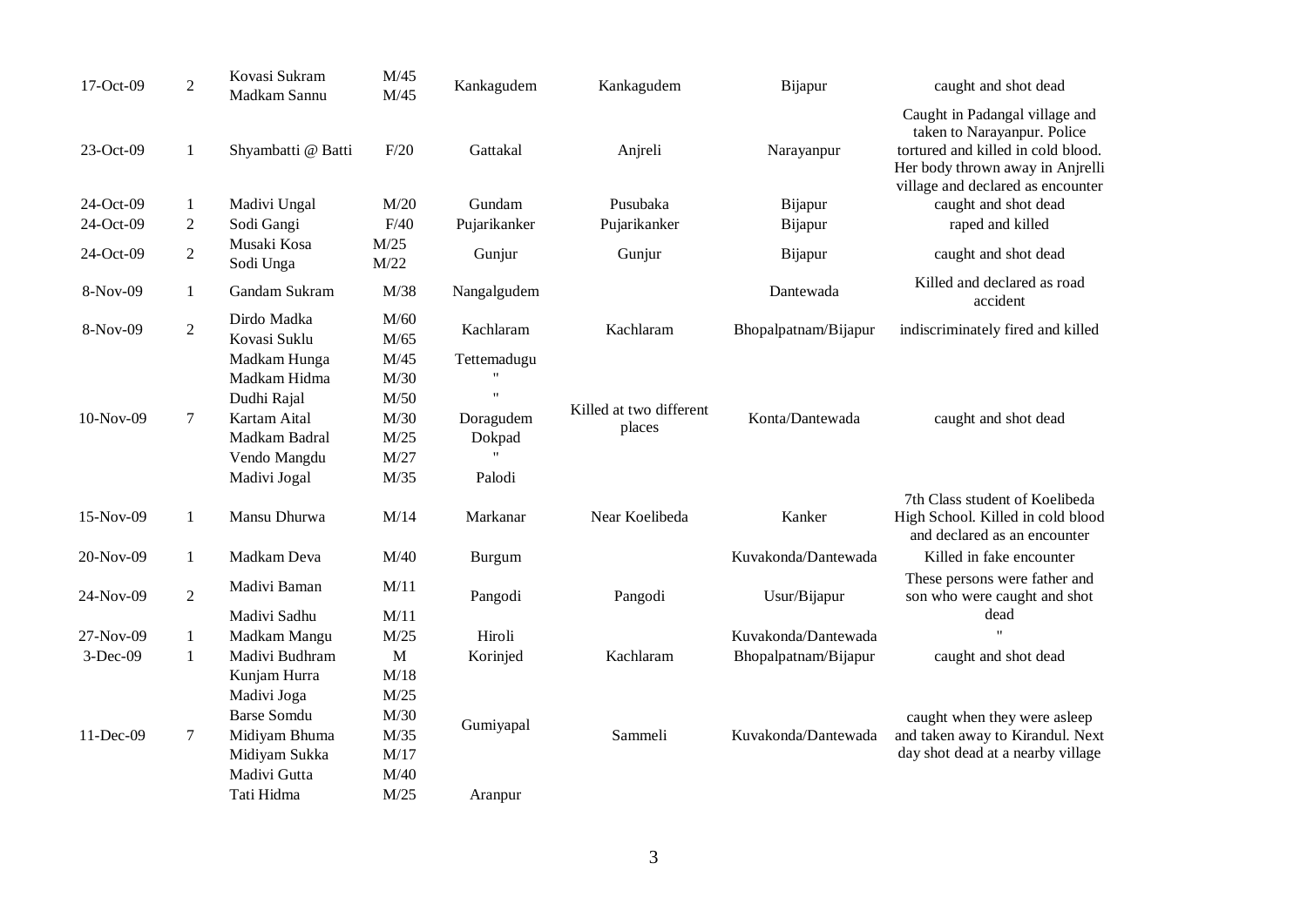| 11-Dec-09       | 1              | Sitaram Korram               | M/                          | Toter        | Toter              | Narayanpur          | dragged from his house and<br>tortured and shot dead then<br>declared him as deputy<br>commander of the local squad         |
|-----------------|----------------|------------------------------|-----------------------------|--------------|--------------------|---------------------|-----------------------------------------------------------------------------------------------------------------------------|
| 15-Dec-09       | $\overline{2}$ | Veko Sombaru<br>Madivi Motli | M/30<br>F/25                | Kotrapal     | Kotrapal           | Bhairamgarh/Bijapur | caught and shot dead                                                                                                        |
|                 |                |                              |                             |              |                    |                     |                                                                                                                             |
|                 |                | Suklu Mandavi                | $\mathbf{M}$                | Odsapara     |                    |                     | A 150-member killer gang of                                                                                                 |
| 21-Dec-09       | 3              | Lachhu Poyam<br>Kosa Mandavi | $\mathbf M$<br>$\mathbf{M}$ | Karkaveda    |                    | Bijapur             | SPOs and Police came from<br>Bangapal and Kosoli Camps and<br>picked these people from their<br>villages and shot them dead |
|                 |                | Punem Pandru                 | M/45                        |              |                    |                     | These persons were father and                                                                                               |
| 30-Dec-09       | $\overline{2}$ | Punem Motu                   | M/20                        | Vechapal     | Vechapal           | Bijapur             | son who were caught and shot<br>dead                                                                                        |
| $7-Jan-10$      | $\mathbf{1}$   | Korsa Munna                  | M/18                        | Mankeli      | Mankeli            | Bijapur             | Caught and killed                                                                                                           |
|                 |                | Madivi Bandi                 | F/34                        |              |                    |                     |                                                                                                                             |
| $9-Jan-10$      |                | Kalmu Paiki                  | F/25                        | Surpangudem  | Near Chintalnar    | Konta/Dantewada     |                                                                                                                             |
|                 | $\overline{4}$ | Midiyam Gujja                | M/18                        |              |                    |                     | caught and shot dead                                                                                                        |
|                 |                | Ursa Unga                    | M/20                        | Durvondarbha |                    |                     |                                                                                                                             |
|                 |                | Hapka Sombaru                | M/17                        |              |                    |                     |                                                                                                                             |
| $11-Jan-10$     | 3              | Emla Sukku                   | M/35                        | Kotrapal     | Kotrapal           | Bhairamgarh/Bijapur | Caught and killed                                                                                                           |
|                 |                | Boggami Raju                 | $\rm M/20$                  |              |                    |                     |                                                                                                                             |
| 12-Jan-10       | $\mathbf{1}$   | Madkam Joga                  | M/22                        | Kottagudem   |                    |                     |                                                                                                                             |
|                 |                | Madkam Handa                 | M/25                        | Rangaiguda   | Rangaiguda         | Konta/Dantewada     | caught and shot dead                                                                                                        |
| $15$ -Jan- $10$ | $\overline{2}$ | Podiyam Raju                 | M/20                        | Permapara    |                    |                     |                                                                                                                             |
| $17$ -Jan- $10$ | $\mathbf{1}$   | Kalmu Chamru                 | M/35                        | Kaika        | Kaika              | Bijapur             | Caught and shot dead                                                                                                        |
|                 |                | Mahesh Dhurwa                | M/25                        | Kakbaras     |                    |                     | Police arrested these persons in<br>Eekdand village on Jan 20 and<br>killed after torturing them for                        |
| $20$ -Jan- $10$ | $\overline{2}$ |                              |                             |              | Near Antagarh      | Kanker              | sevaral days. Their dead bodies                                                                                             |
|                 |                | Karthik Usendi               | M/25                        | Kotul        |                    |                     | were found near a river on Jan 31<br>and a story concocted that<br>unknown persons were killed.                             |
|                 |                | Kunjam Motu                  | M/24                        | Kutrem       |                    |                     |                                                                                                                             |
| $23$ -Jan-10    | $\overline{4}$ | Kunjam Bhima                 | M/25                        | Porokakad    | Between Kutrem and | Kuvakonda/Dantewada | All of these innocent people were                                                                                           |
|                 |                | Kunjam Hurra                 | M/20                        | Sammeli      | Kakadi hills       |                     | caught and killed.                                                                                                          |
|                 |                | Kadti Bhima                  | M/25                        |              |                    |                     |                                                                                                                             |
| $26$ -Jan- $10$ | 1              | Nadugu Nureti                | M/40                        | Kosronda     |                    | Raoghat/Kanker      | picked up from his house and put<br>an olive green uniform on him<br>and killed in cold blood and then                      |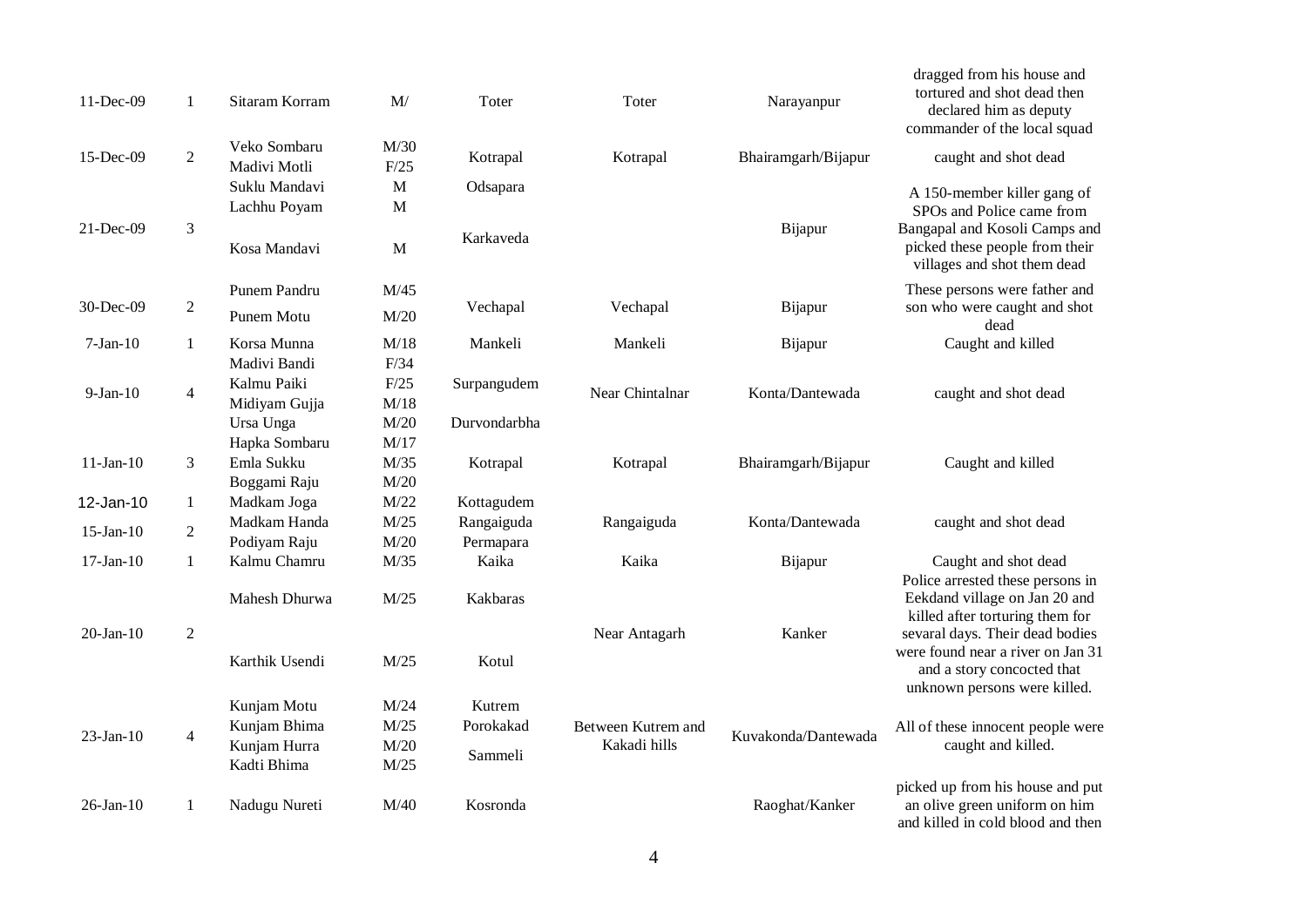| $29$ -Jan- $10$ | -1             | Sudhakar Korram                                                                                              | M/22                                                |                                                   | Remawand village | Narayanpur          | He was an unarmed member of<br>our organization who was killed<br>in indiscriminate firing and<br>declared as encounter death         |
|-----------------|----------------|--------------------------------------------------------------------------------------------------------------|-----------------------------------------------------|---------------------------------------------------|------------------|---------------------|---------------------------------------------------------------------------------------------------------------------------------------|
|                 |                | Emla Mangu                                                                                                   | M/27                                                |                                                   |                  |                     | Caught and shotdead; Emla                                                                                                             |
| $2$ -Feb- $10$  | $\sqrt{2}$     | Badse Lakshmi                                                                                                | F/20                                                | Paralnar                                          | Paralnar         | Gangalur/Bijapur    | Mangu was PLGA member,<br>while Lakshmi was village girl                                                                              |
| $3$ -Feb- $10$  | 7              | Rama Kalmami<br>Asharam Emla<br>Jayram Emla<br>Anantram Veko<br>Motu Barsa<br>Raju Murami<br>Anatram Kalmami | M/22<br>M/25<br>M/30<br>M/30<br>M/35<br>M/20<br>M/2 | Takilod                                           | Takilod          | Bijapur             | Police and SPOs team attacked<br>village Takilod caught 14 people<br>and selectevely Killed these 7 in<br>most inhuman way            |
| $3$ -Feb- $10$  | $\mathbf{1}$   | Korsa Lakmu                                                                                                  | M/40                                                | Regadgatta                                        | Cherpal          | Bijapur/Bijapur     | Caught and shot dead by joint<br>forces                                                                                               |
| 7-Feb-10        | 5              | Santu Potai<br>Phoolo Vadde<br>Kade Potai<br>Ramoli Vadde<br>Dalsai Korram                                   | M/25<br>F/22<br>M/20<br>F/22<br>M/22                | Matala<br>Ongnar<br>Addempad<br>Onapad<br>Mandoki | Ongnar           | Narayanpur          | All of these were caught and<br>killed in cold blood                                                                                  |
| 9-Feb-10        | $\mathbf{1}$   | Punem Ungal                                                                                                  | M/30                                                | Pottenar                                          | Pottenar         | Bhairamgarh/Bijapur | caught and shot dead                                                                                                                  |
| 17-Feb-10       | $\mathbf{1}$   | Kursam Pandru                                                                                                | M/20                                                | Gornam                                            | Gornam           | Bijapur             | caught and killed                                                                                                                     |
| 10-Feb-10       | 1              | Kumili                                                                                                       | F/22                                                | Paiveru                                           | Dumnar           | Narayanpur          | She was working in a farm run by<br>Janatana Sarkar. SPOs and<br>Informers caught her. They<br>gangraped her and brutally<br>beheaded |
| $2-Apr-10$      | $\mathbf{1}$   | Soma Kadiyami                                                                                                | M/40                                                | Kandadi                                           | Near Kesekodi    | Kanker              | Taken away from village and<br>shot him dead in cold blood                                                                            |
| $4-May-10$      | $\overline{2}$ | Lalsingh<br>Sukhlal                                                                                          | M/22<br>M/20                                        | Nariya<br>Bailapad                                | Rajubeda         | Narayanpur          | Sourrounded the local youth shot<br>from point-blank                                                                                  |
| 16-May-10       | $\overline{2}$ | Vanjami Malla<br>Kunjami Aitu                                                                                | M/18<br>M/23                                        | Gumiyapal<br>Kutrem                               | Gumiyapal        | Kirandul/Dantewada  | Shot dead and declared as<br>encounter                                                                                                |
| 19-May-10       | $\mathbf{1}$   | Midiyam Bandi                                                                                                | M/27                                                | Etem                                              | Etem             | Gadiras/Dantewada   | Caught and shot dead                                                                                                                  |
| $2-Jun-10$      | $\mathbf{1}$   | Sukhda Achla                                                                                                 | M                                                   | Silparas<br>Mettatola                             | Vala             | Kanker              | killed in indiscriminate firing on<br>village youth                                                                                   |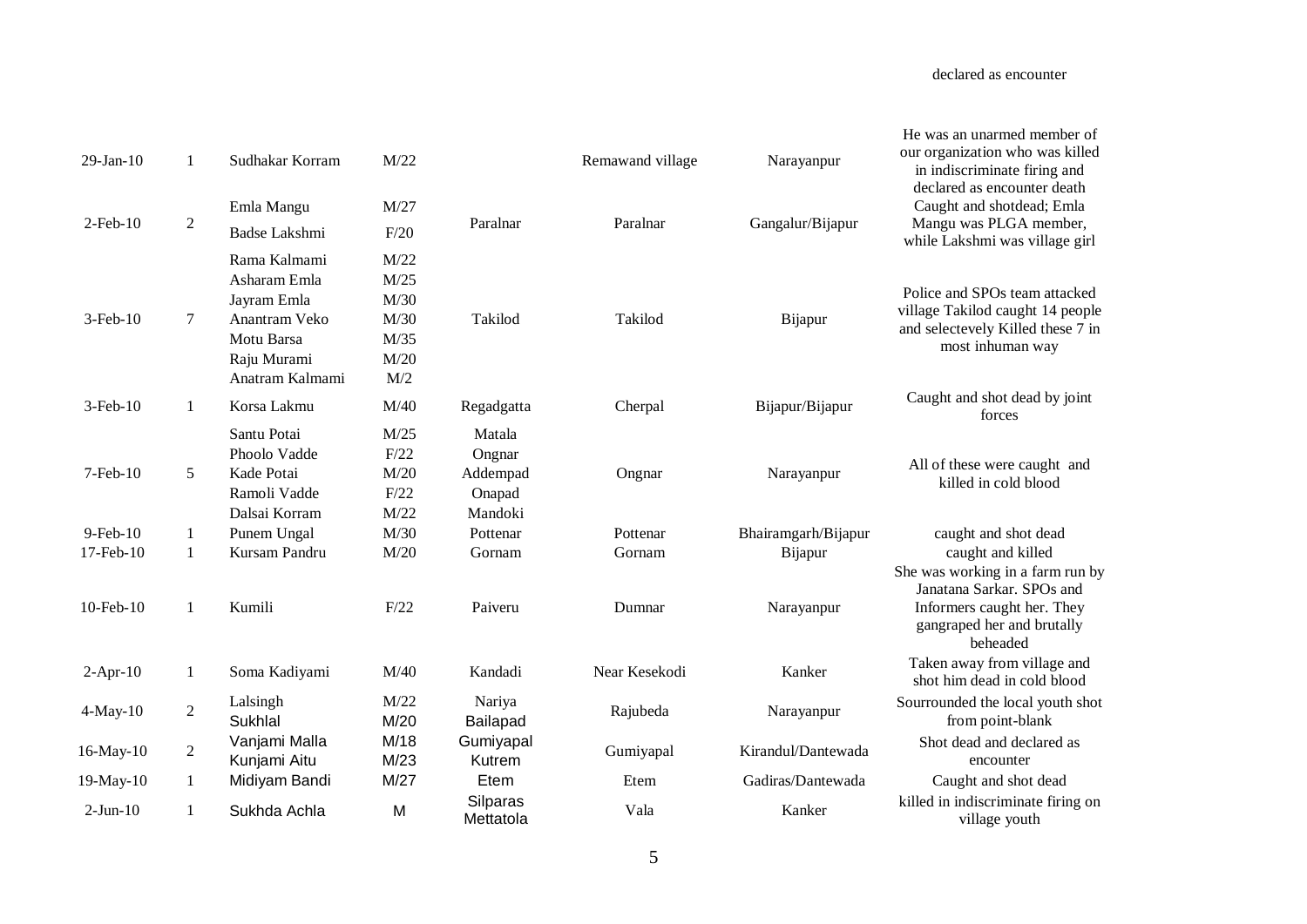| $3-Jun-10$      | $\mathbf{1}$ | Maddal                                                      | M/14                         | Angmetta                                                         | Angmetta     | Bijapur             | Caught by SPOs while he was<br>alone and stabbed to death                                                                                                                                                                                                                                                                          |
|-----------------|--------------|-------------------------------------------------------------|------------------------------|------------------------------------------------------------------|--------------|---------------------|------------------------------------------------------------------------------------------------------------------------------------------------------------------------------------------------------------------------------------------------------------------------------------------------------------------------------------|
|                 |              | Deve                                                        | F/25                         | Indravati Area                                                   |              |                     | Both were killed in                                                                                                                                                                                                                                                                                                                |
| $20 - Jun - 10$ | $\sqrt{2}$   | Shivcharan                                                  | M/23                         | Muhandi                                                          | Kohkametta   | Narayanpur          | indiscriminate firing by Police<br>while they were cooking food for<br>guerillas in village. Deve was a<br>PLGA fighter, while Shivcharan<br>was an unarmed villager.                                                                                                                                                              |
| $7-Jul-10$      | $\mathbf{1}$ | Oyam Mangu                                                  | M/19                         | Tarrem                                                           | Nakulnar     | Kuvakonda/Dantewada | This PLGA fighter was killed in<br>fierce fighting during PLGA raid<br>on notorious Awadhesh Goutam's<br>house                                                                                                                                                                                                                     |
| $24-Jul-10$     | $\mathbf{1}$ | Jagesh Koudo                                                | M/                           | Gummer                                                           | Gummer       | Raoghat/Kanker      | no details                                                                                                                                                                                                                                                                                                                         |
| $4-Aug-10$      | $\mathbf{1}$ | Kunjami Joga                                                | M/23                         | Kutrem                                                           | Kutrem       | Kirandul/Dantewada  | Koya Commandos etc raided the<br>village and shot dead while he<br>was stepping out of his house.                                                                                                                                                                                                                                  |
| $11-Aug-10$     | 3            | Madkam Hidma<br>Veko Bojja<br><b>Bhima</b>                  | M/21<br>M/33<br>M/25         | Rangaiguda                                                       | Rangaiguda   | Konta/Dantewada     | Killed in fake encounter by Koya<br>Commandos                                                                                                                                                                                                                                                                                      |
| 17-Aug-10       | $\mathbf{1}$ | Chaite                                                      | M/28                         | Enhur_NBT                                                        | Usebeda      | Orchha/Narayanpur   | SPOs with the help of some local<br>informers caught this ACM level<br>comrade while she was alone<br>near a camp and killed in cold<br>blood after gangrape.                                                                                                                                                                      |
| 9-Sep-10        | $\mathbf{1}$ | Veko Kotlu                                                  | M/35                         | Kotrapal                                                         | Kotrapal     | Bhairamgarh/Bijapur | Killed in a fake encounter                                                                                                                                                                                                                                                                                                         |
| 21-Sep-10       | $\sqrt{2}$   | Vetti Hadma<br>Oyam Budral                                  | M/22<br>M/20                 | Gommugudem                                                       | <b>Usoor</b> | Usoor/Bijapur       | Both were killed in a real<br>encouter                                                                                                                                                                                                                                                                                             |
| 8-Oct-10        | 6            | Names unknown                                               |                              | Sawargaon                                                        | Sawargaon    | Dhanora/Gadchiroli  | All of these were innocent<br>villagers and school children,<br>who were killed in indiscriminate<br>mortar shelling by ITBP<br>merceneries belonging to Kohka<br>basecamp in Rajnandgaon district<br>of CG, fired mortar shells who<br>had gone mad after they were<br>ambushed by PLGA in which 3<br>of their jawans were killed |
| $9$ -Oct- $10$  | $\,8\,$      | Kosa @ Aitu<br>Anita @ Natasha<br>Arjun @ Chandu<br>Parvati | M/30<br>F/25<br>M/24<br>F/21 | <b>WBT</b><br>Gattakal/NBT<br>Pollevaya-IV<br>area<br><b>NBT</b> | Padkipali    | Sankara/Mahasamund  | Out of 8 persons killed, only 6<br>were PLGA guerillas, laid down<br>their lives while fighting with the<br>enemy forces inflicting injuries to<br>two STF personnel, whereas                                                                                                                                                      |